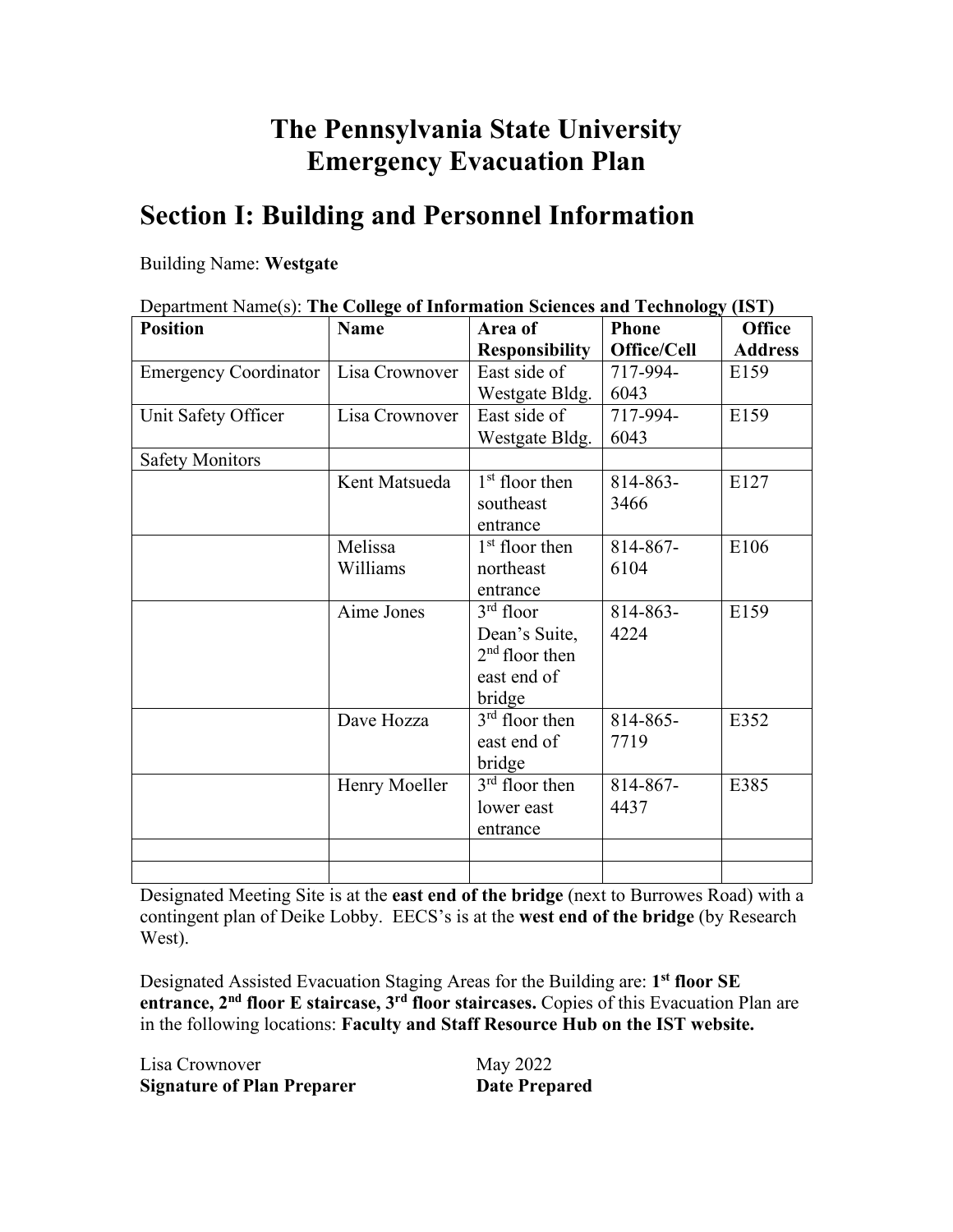## **Section II: Emergency Phone Numbers**

### **EMERGENCY (Police-Fire-Ambulance) 911**

University Police 814-863-1111

University Health Services 814-865-6556

Environmental Health and Safety (814) 865-6391

Physical Plant Work Reception Center 814-865-4731

## **Section III: Purpose and Objectives**

Potential emergencies such as fire, explosion, spill, chemical releases and all other emergencies may require employees to evacuate the building. An Emergency Evacuation Plan and adequate occupant familiarity with a building minimize threats to life and property. This Emergency Evacuation Plan is intended to communicate the policies and procedures for employees to follow in an emergency situation. This written plan should be made available, upon request, to employees and their designated representatives by the Building/Department Emergency Coordinator or the Unit Safety Officer for the building.

## **Section IV: General Guidelines**

The following guidelines apply to this Emergency Evacuation Plan:

- Stairwells are the primary means for evacuation. Elevators are to be used only when authorized by a fire or police officer.
- No employee is permitted to re-enter the building until advised by the Fire Department, PSU Police or EHS Representative.
- This Emergency Evacuation Plan will be coordinated with efforts in multiple-use buildings. Mutually beneficial agreements can be reached regarding Designated Meeting Sites and shelter in the event of inclement weather.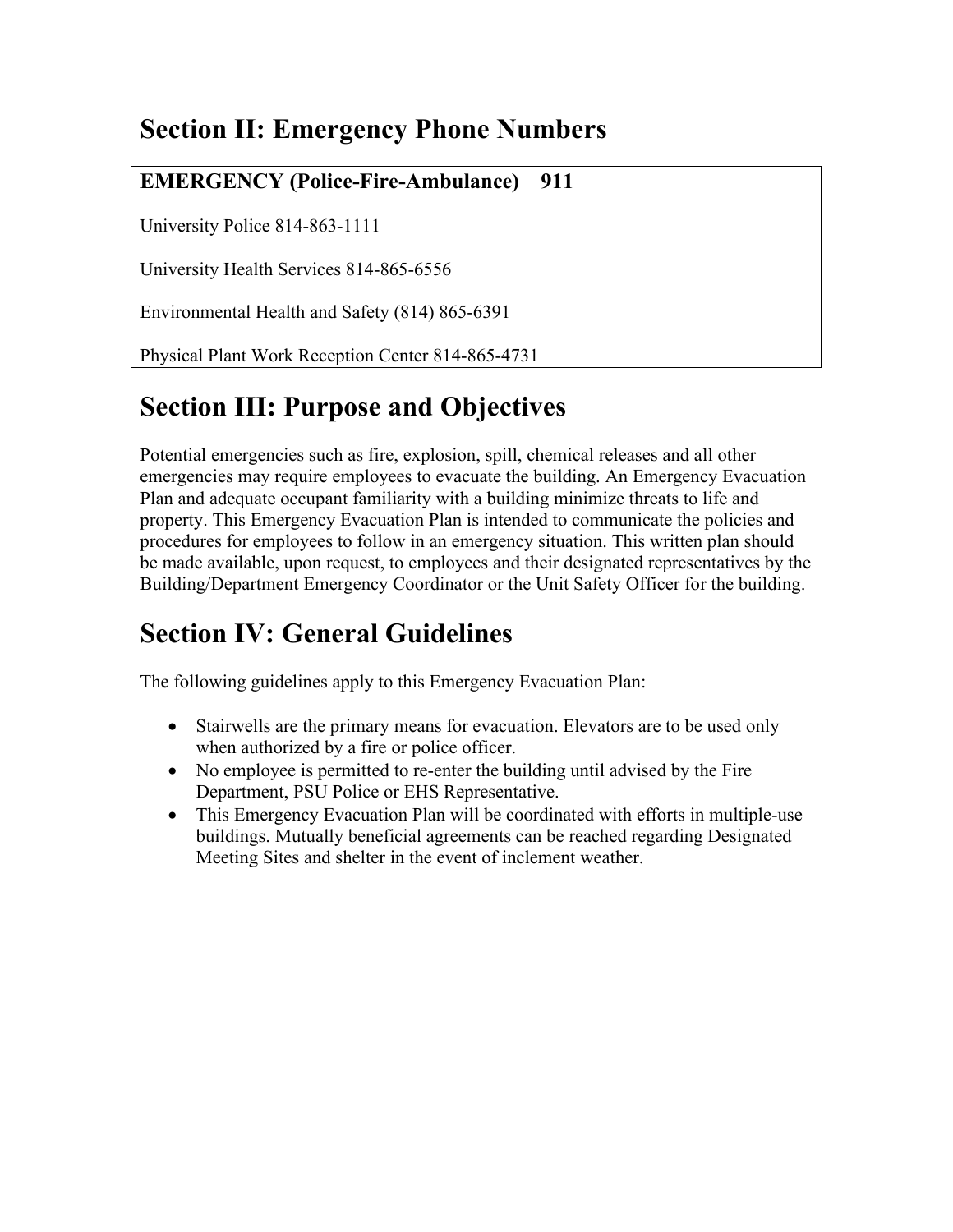## **Section V: Responsibilities of Safety Officer, Building/Department Emergency Coordinator and Safety Monitors**

The Unit Safety Officer is responsible for:

- 1. Annually insure plans are reviewed and updated as needed.
- 2. Provide written confirmation to EH&S that plans have been updated and in compliance with all requirements.
- 3. Appoint Building / Department Emergency Coordinators in coordination with Administrative Unit Leaders.
- 4. Designate Safety Monitors and in coordination with Building / Department Emergency Coordinators,

The Building/Department Emergency Coordinator is responsible for:

- 1. In conjunction with the unit Safety Officer, designating Safety Monitors and alternate Safety Monitors for specific work areas in the facility.
- 2. Overseeing the development, communication, implementation and maintenance of the Emergency Evacuation Plan.
- 3. Ensuring that floor plans and route evacuation maps are posted.
- 4. Ensuring the training of building occupants, Safety Monitors, and Critical Operations Personnel, and notifying all personnel of changes to the plan.
- 5. Maintaining up to date lists of building occupants for each Safety Monitor's area of coverage, Critical Operations Personnel, Listing of Individuals requiring Evacuation Assistance and any other personnel with assigned duties under this plan. Lists are included in Appendix I.
- 6. In the event of a fire or other emergency, relaying applicable information to emergency personnel, occupants and Safety Monitors.

The Safety Monitors are responsible for:

- 1. Familiarizing personnel with emergency procedures.
- 2. Acting as liaison between management and their work area.
- 3. Knowing where their Designated Meeting Site is and for communicating this information to occupants.
- 4. Ensuring that disabled persons and visitors are assisted in evacuating the building or moved to a predetermined staging area (Assisted Evacuation Staging Area).
- 5. Performing responsibilities to ensure that all persons are accounted for during an evacuation as identified in Section X.
- 6. Evaluating and reporting problems to the Building/Department Emergency Coordinator after an emergency event.
- 7. Posting the "Building Evacuation Floor Plan" (Appendix II) in their work areas, communicating plan to occupants, and updating the plan annually.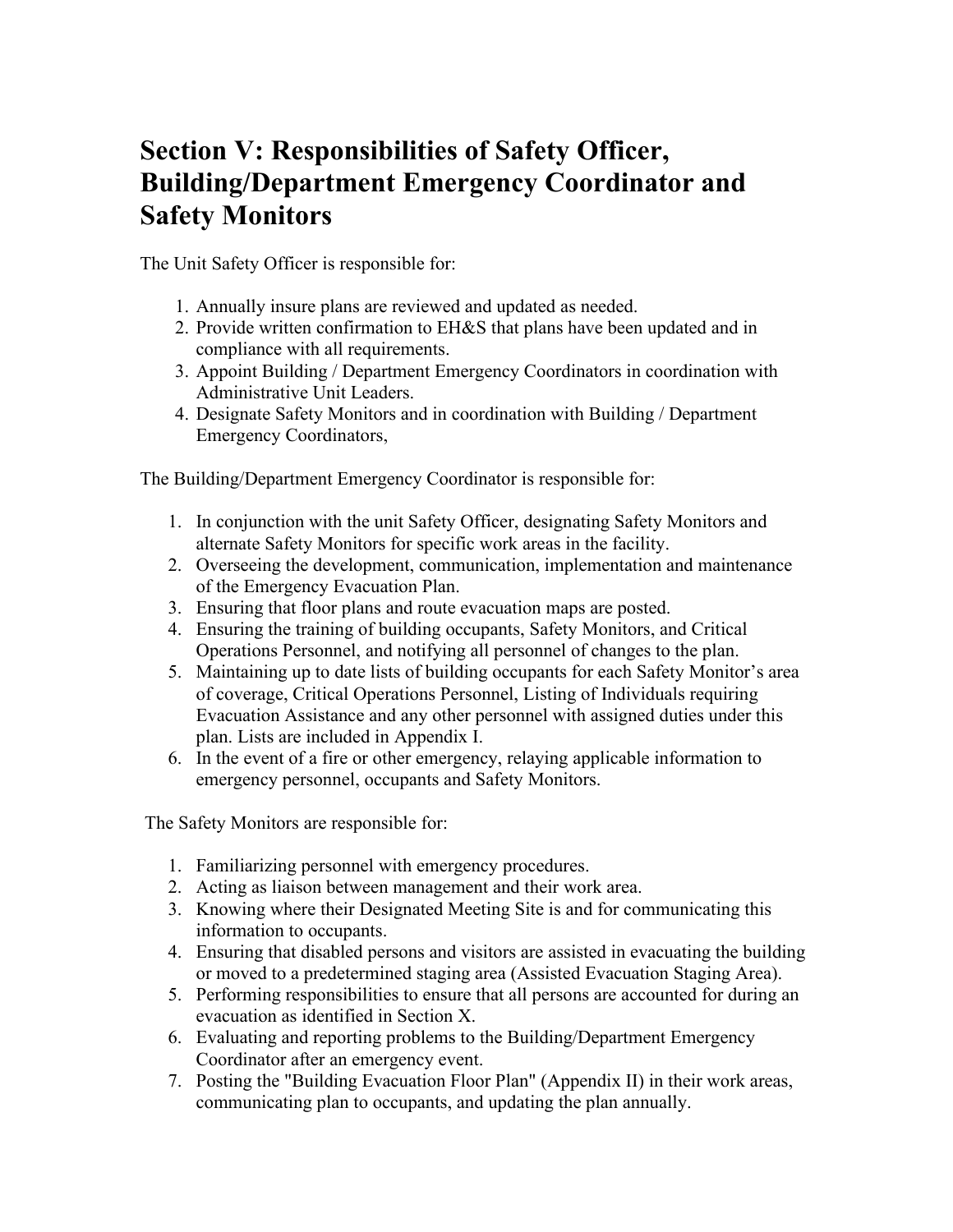## **Section VI: Alerting or Signaling Building Occupants in Case of Fire or Other Emergency**

- 1. In case of a fire, employees should actuate the nearest fire alarm pull station and/or make a telephone call to 911. The locations of the fire alarm pull stations are noted on the Building Evacuation Floor Plans in Appendix II. The **audible strobe alarm** alerts building occupants of the need for evacuation and sends a signal to the PSU Police Dispatch Center that there is an alarm condition in the building.
- 2. It may be necessary to activate additional fire alarm pull stations, or verbally announce the alarm, if people are still in the building and the alarm has stopped sounding, or if the alarm does not sound. This should be done while exiting the building.
- 3. Persons discovering a **fire, smoky condition, or explosion** should pull the nearest fire alarm pull station. Any pertinent fire or rescue information should be conveyed to 911. All emergency telephone numbers are listed at the beginning of this Emergency Evacuation Plan.
- 4. To report all emergencies, employees should call 911. State you name, your location, and the nature of the call. Speak slowly and clearly. Wait for the dispatcher to hang up first. On occasion the dispatcher may need additional information or may provide you with additional instructions. Make this call from a safe location.

## **Section VII: Evacuation Procedures for Building Occupants**

- 1. When the fire alarm sounds, occupants should ensure that nearby personnel are aware of the emergency, quickly shutdown operating equipment (e.g., compressed gas cylinders), close doors (DO NOT LOCK) and exit the building using the established evacuation routes.
- 2. Occupants shall assist visitors, students and others who are not familiar with the plan to safely evacuate.
- 3. If you have been identified as having responsibility for Critical Operations Shutdown, refer to Section IX.
- 4. All occupants should proceed to their Designated Meeting Site and await further instructions from their Safety Monitor.
- 5. All personnel should know where primary and alternate exits are located, and be familiar with the various evacuation routes available. Floor plans with escape routes, alternate escape routes, exit locations and Designated Meeting Sites are located in Appendix II and are posted in the building.
- 6. Building occupants must NOT use elevators as an escape route in the event of a fire.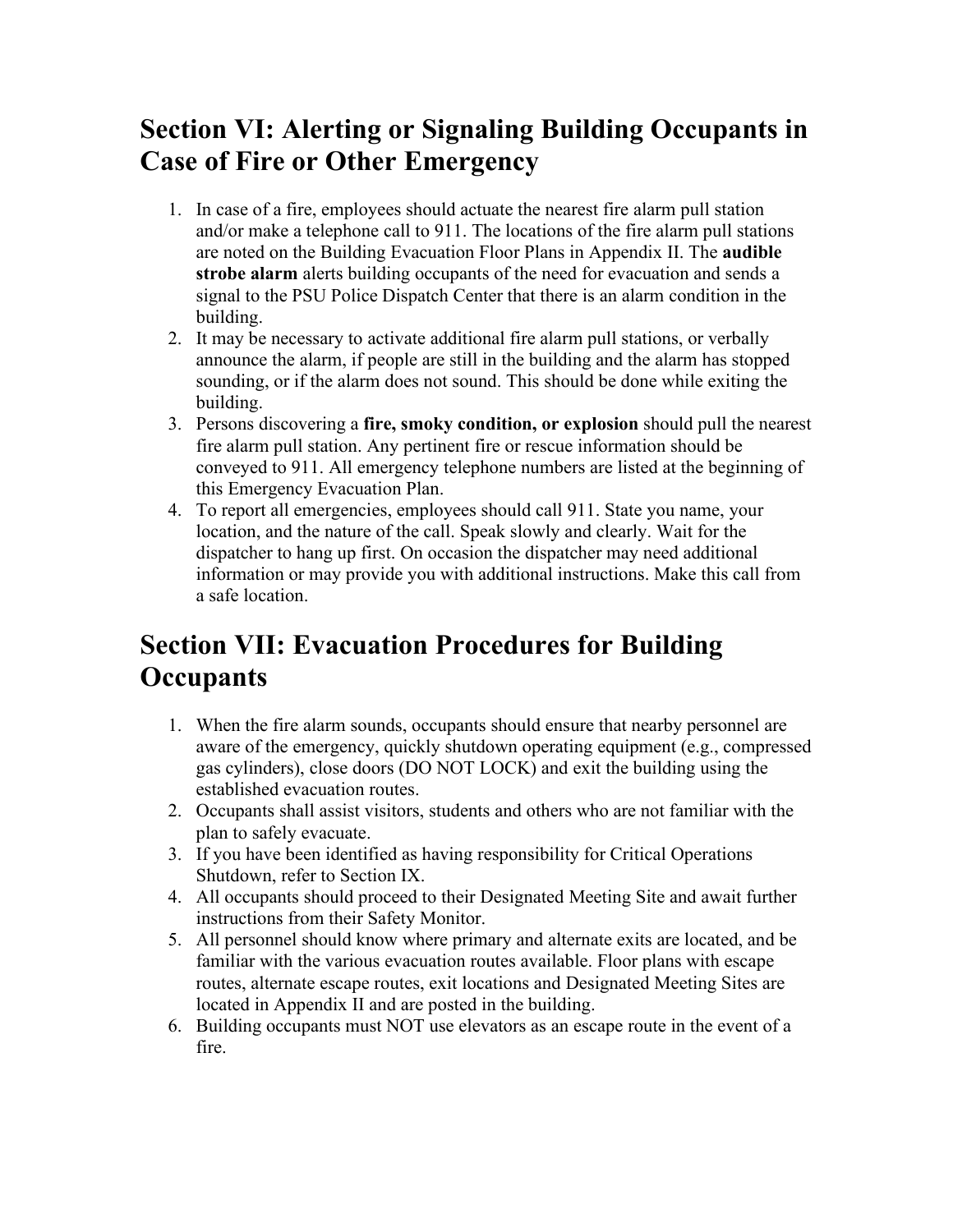#### **Notes and Precautions:**

- Portable fire extinguishers can be used for small fires. However, an immediate readiness to evacuate is essential.
- Never enter a room that is smoke filled.
- Before opening doors check to ensure it is not hot to the touch. If hot do not open. If warm open slowly to check room / hallway conditions.

## **Section VIII: Disabled Occupants**

Employees requiring assistance upon exiting are listed in Appendix I however there may be disabled visitors in the building that also require assistance. The Safety Monitor must identify individuals needing assistance, attempt to locate individuals to assist in the evacuation or in relocating to the Assisted Evacuation Staging Areas, and notify the emergency response personnel of the person's location. Transporting of disabled individuals up or down stairwells should be avoided until emergency response personnel have arrived. Unless imminent life-threatening conditions exist in the immediate area occupied by a non-ambulatory or disabled person, relocation of the individual should be limited to a safe area on the same floor, in close proximity to an evacuation stairwell. Within the room there should be provided a flashlight, towel for hanging out window or bright colored marker to mark windows that cannot be opened.

Penn State University Safety Policy SY02 "Handicapped Identification Decals for Individuals Requesting Assistance" is a voluntary procedure to provide visual identification of an employees work area for emergency responders and to provide PSU Police with information for prompt evacuation assistance.

## **Section IX: Critical Operations Shutdown**

Critical Operation Shutdown: Critical operations, including equipment that must be shut off and persons designated to complete these actions are identified in Appendix I. Procedures for rapid shutdown should be predetermined for life safety and loss control purposes, as well as ensuring complete evacuations in a timely manner. Individuals should never jeopardize their own health and safety to complete the Critical Operations Shutdown.

### **Section X: Accountability Procedures for Emergency Evacuation**

Once each evacuated group of employees has reached their Designated Meeting Site, each Safety Monitor shall:

1. Take head count of his or her group using the building occupant list for those employees in their area of coverage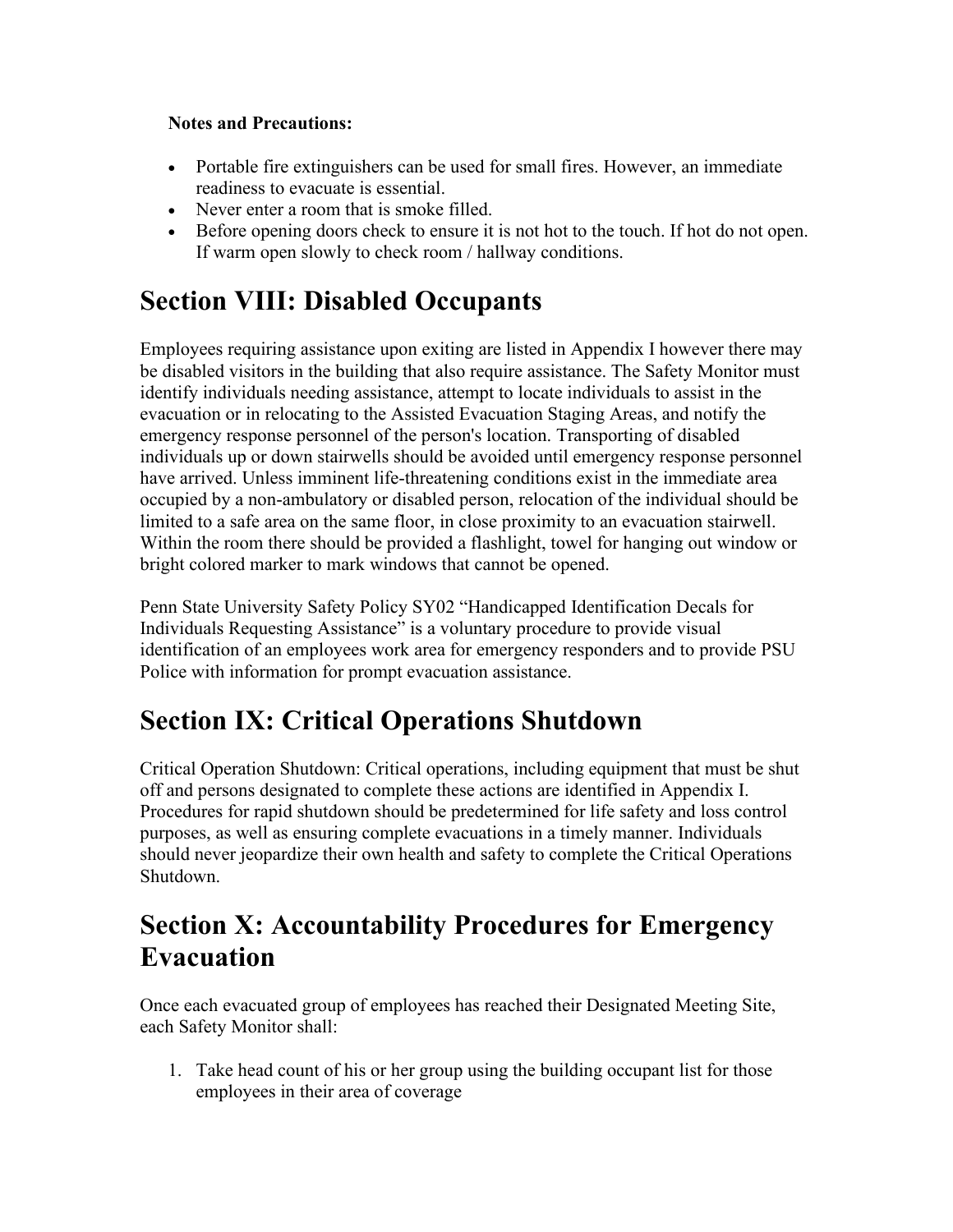- 2. Assume the role of department contact to answer questions
- 3. Instruct personnel to remain in area until further notice
- 4. Report status to Building/Department Emergency Coordinator or Incident Commander including persons who are located in the Assisted Evacuation Staging Area or have remained behind for Critical Operations Shutdown.

### **Section XI: Rescue and Medical Duties**

The Fire Department and University Police will conduct all rescue and medical duties and/or will coordinate with Emergency Medical Services.

## **Section XII: Training and Communications**

The Building/Department Emergency Coordinator is responsible to ensure that all personnel are trained in safe evacuation procedures. Refresher training is required whenever the employee's responsibilities or designated actions under the plan change, and whenever the plan itself is changed.

The training shall include:

- The plan's purpose,
- Preferred means of reporting fires and other emergencies,
- The type of building alarm system,
- Emergency evacuation procedures and route assignments, including procedures for those unable to evacuate themselves,
- Procedures to be followed by employees who remain to control Critical Operations Shutdown before they evacuate,
- Procedures to account for all employees after emergency evacuation has been completed, and
- Who performs rescue and medical duties
- The training shall include use of the floor plans and evacuation routes given in Appendix II of the Emergency Evacuation Plan.

Training on the Emergency Evacuation Plan can be performed during events such as work unit new employee orientation, employee briefings, discussions at faculty/staff meetings, internal work unit newsletters and emails, etc.

It is suggested that drills be conducted annually. EHS is available to assist with tools for training building occupants in the Emergency Evacuation Plan as well as evacuation drills.

Work units may also choose to provide Evacuation Quick Reference Cards for employees. These cards provide essential information on emergency contacts and designated meeting sites. A sample card is provided in Appendix III and can be customized as needed.